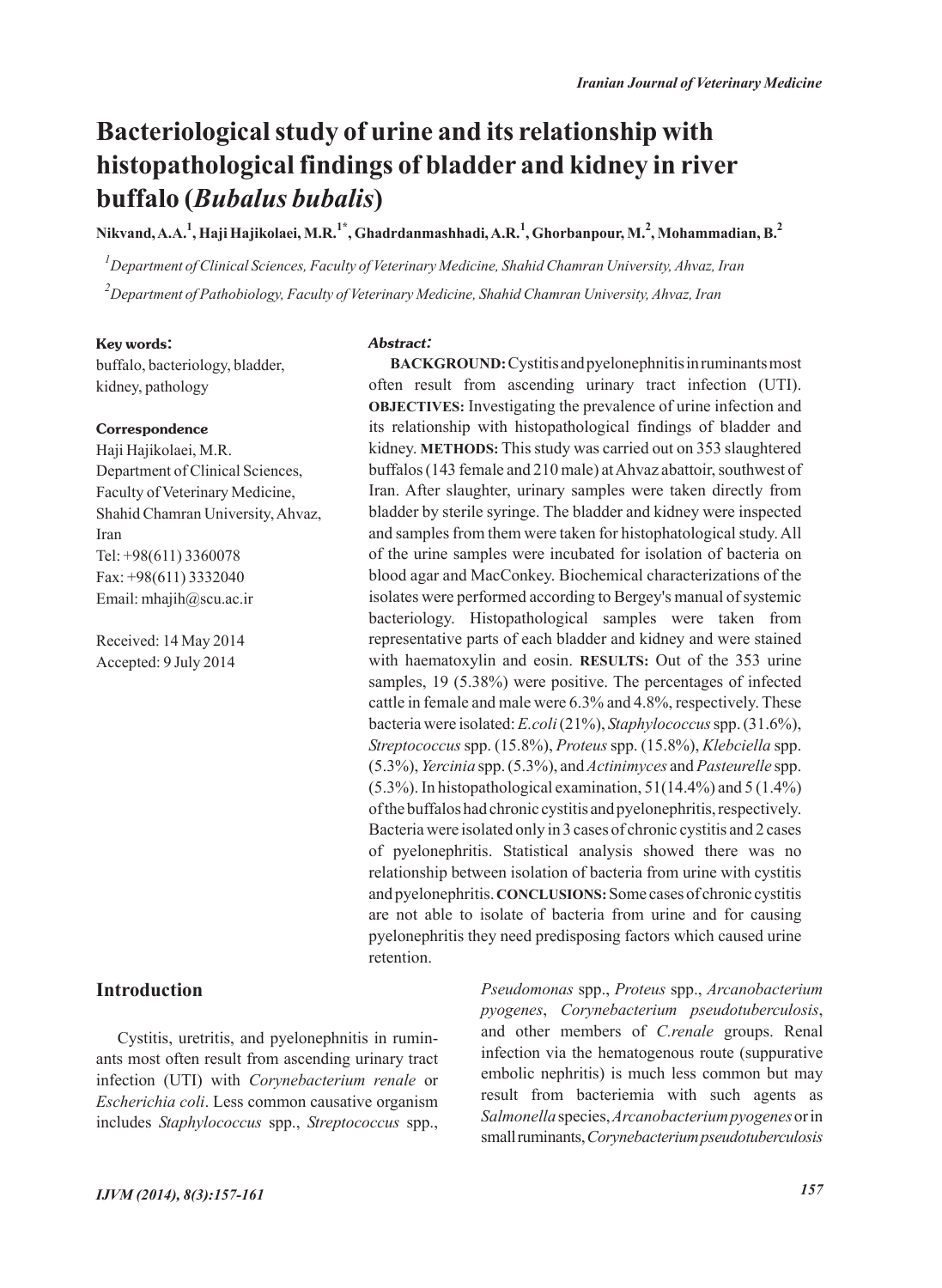(Radostits et al., 2007; Smith, 2009; Yeruham et al., 2006). These organisms have been isolated from both apparently healthy cattle and they show signs of urinary tract infection, because they need predisposing factors for pathogenesis such as urolithiasis, difficult pregnancy, late pregnancy, prostatic hypertrophy, bladder paralysis, and ureteral anomalies (Normohammadzadeh et al., 2003; Radostits et al., 2007; Smith, 2009; Yeruham et al., 2006).

Interstitial nephritis is rarely recognized as a cause of clinical disease in farm animals although it is a frequent postmortem finding in some species. Focal chronic interstitial nephritis, also called "white spotted kidney" is a common finding in clinically healthy cattle at slaughtered and has frequently been assumed to be related to current of prior infection with leptospira spp. However, studies of "white spotted kidney" in cattle at abattoir indicate that neither leptospira spp. nor active infection by other bacteria are associated with the lesion. Unfortunately, a definitive diagnosis of leptospirosis is difficult to make. Most diagnostic laboratories do not attempt to isolate leptospires because of their fragile nature, cost, complexity of the isolation media, and prolonged incubation period. Therefore, recognition of leptospiral infection has been generally based on serological evidence, as very few isolations have been reported from naturally infected animals (Radostits et al., 2007).

There is a lack of knowledge in urinary tract pathological lesions in cattle than other species. This difference between species may be due to the low incidence of clinical nephrological diseases in this animal. However, most urinary bladder and renal lesions are subclinical and they might have remarkably higher frequencies than expected; such lesions could result in the poor production of the involved animals (Yeruham et al., 2006; Divers et al., 1982). Studies were carried out to investigate the prevalence of bacterial infection of urine and its relationship with cystitis and pyelonephritis in Iran (Normohammadzadeh et al., 2003; Haji Hajikolaei et al.); however, there are no documents of same study which showed the prevalence of UTI in buffalo. Therefore, this study was carried out on slaughtered buffalos from Ahvaz, Iran.

## **Materials and Methods**

This study was carried out on 353 slaughtered buffalos (143 female and 210 male) at Ahvaz abattoir, south west of Iran, from March 2012 to February 2013. Before slaughtering, the age of animals was documented according to dental formulas and divided to two groups ( $\leq$ 2.5 and  $\geq$ 2.5 years). After slaughter, urine samples were taken directly from bladder by sterile syringe. All of the urine samples were incubated for isolation of bacteria on blood agar and MacConkey and the plates were incubated at 37°C for 24-48h. After this time, plates were examined for characteristic colonies. Smears from the growths were stained by gram technique for identification of cellular morphologies. Biochemical characterizations of the isolates were performed according to Bergey's manual of systemic bacteriology (Holf et al., 1993).

The samples of kidneys and bladders were taken for histopathological study. One to three blocks of tissue with 4 to 5mm thickness were taken from representative parts of each bladder and kidney and were placed in 10 percent buffered formalin. These were embedded in paraffin wax and sections 5µm thick and were stained routinely with haematoxylin and eosin.

The data were analyzed statistically by using Chisquare and Fisher's - exact test with significance level at 0.05.

## **Results**

Out of the 353 urine samples, 19(5.38%) were positive and the following organisms were isolated, *Escherichia coli* (21%), *Staphylococcus* spp. (31.6%), *Streptococcus* spp. (15.8%), *Proteus* spp. (15.8%) and *Klebciella* spp. (5.3%), *Yercinia* spp. (5.3%) and in one sample mixed infection *Actinomyces* and *Pasteurella* spp. (5.3%) (Table 2).

The percentage of infected buffalo in females and males were 6.3% and 4.8%, respectively, and there was no significant difference between these groups (p>0.05) (Table 1).

The percentage of infected buffalo in  $\leq 2.5$  and >2.5 years old were 5.2% and 5.5%, respectively, and there was no significant difference between these age groups (p>0.05) (Table 1).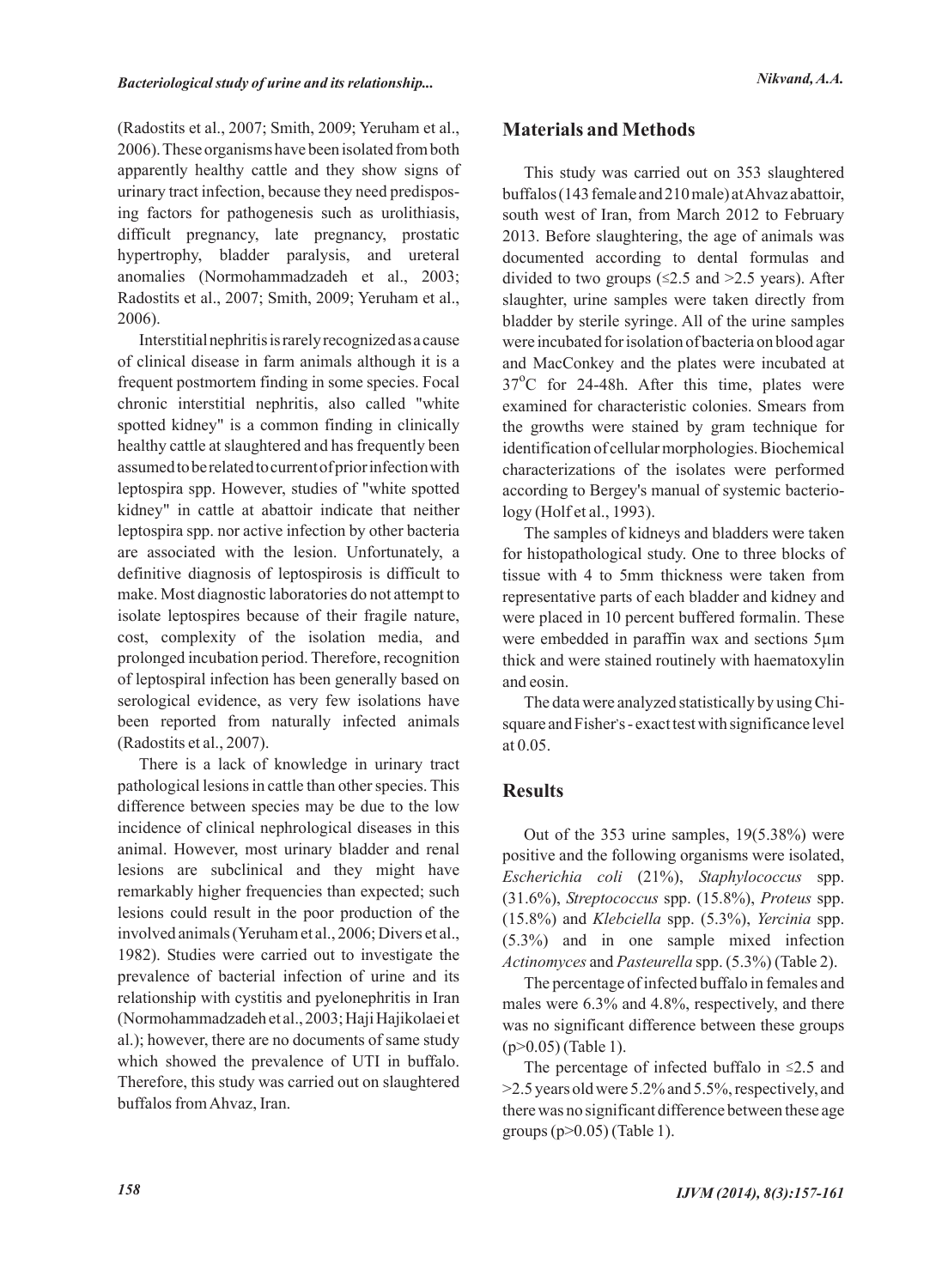|  | Table 1. Age and sex distribution of bacterial infection in examined buffalo. |  |  |
|--|-------------------------------------------------------------------------------|--|--|
|--|-------------------------------------------------------------------------------|--|--|

| Sex        | Female          |              |             | Male          | Total           |               |
|------------|-----------------|--------------|-------------|---------------|-----------------|---------------|
| Age(years) | <b>Positive</b> | Negative     | Positive    | Negative      | <b>Positive</b> | Negative      |
| $\leq$ 2.5 | $1(2.6\%)$      | $38(97.4\%)$ | $8(6.0\%)$  | $126(94.0\%)$ | $9(5.2\%)$      | $164(94.8\%)$ |
| >2.5       | $8(7.7\%)$      | $96(92.8\%)$ | $2(2.6\%)$  | 74(97.4%)     | $10(5.5\%)$     | 170(94.5%)    |
| Total      | $9(6.3\%)$      | 134(93.7%)   | $10(4.8\%)$ | $200(95.2\%)$ | 19(5.3%)        | 334(94.7%)    |

Table 2. Type of bacteria isolated from urine of examined buffalo.

|                            | female   |                | male         |                                                          | Total         |    |
|----------------------------|----------|----------------|--------------|----------------------------------------------------------|---------------|----|
|                            |          |                |              | $\leq$ 2.5 $>$ 2.5 $\leq$ 2.5 $>$ 2.5 $\leq$ 2.5 $>$ 2.5 |               |    |
|                            |          |                |              | (year)                                                   |               |    |
| Escherichia coli           | $\Omega$ | $\Omega$       | 3            | 0                                                        | $\mathcal{E}$ | 0  |
| Staphylococcus aureus      | 0        |                | 0            | 0                                                        | $\mathbf{0}$  |    |
| Staphylococcus epidermidis | $\Omega$ | $\mathfrak{D}$ |              | $\Omega$                                                 |               | 2  |
| staphylococcus equorum     |          |                | $\Omega$     | $\Omega$                                                 |               |    |
| Streptococcus equinus      | $\Omega$ |                | $\mathbf{0}$ | $\Omega$                                                 |               |    |
| Streptococcus bovis        | $\Omega$ |                | $\Omega$     | $\Omega$                                                 | $\mathbf{I}$  |    |
| Streptococcus suis         | 0        | $\mathfrak{D}$ |              | $\Omega$                                                 |               | 2  |
| proteus mirabilis          | $\Omega$ | $\Omega$       |              | $\Omega$                                                 |               |    |
| klebsiella                 | ∩        | $\Omega$       | $\Omega$     |                                                          |               |    |
| versinia enterocolitica    | 0        | 0              |              | $\Omega$                                                 |               | 0  |
| actinomyces                |          |                |              |                                                          |               |    |
| viscosus+pasteurella       | $\Omega$ | ∩              |              | 0                                                        |               | 0  |
| aerogenes                  |          |                |              |                                                          |               |    |
| Total                      | 1        | 8              | 8            | 2                                                        | 9             | 10 |

Table 3. Correlation between chronic cystitis and pyelonephritis with bacteria isolated from urine of examined buffalo.

| Histopathology |    | <b>Chronic cystitis</b> | Pyelonephriris |                   |  |
|----------------|----|-------------------------|----------------|-------------------|--|
| Urine culture  |    | Positive Negative       |                | Positive Negative |  |
| Positive       | К  | 16                      |                | 17                |  |
| Negative       | 48 | 286                     |                | 331               |  |

In histopathological examination of bladder there were pathological findings related to chronic cystitis (Figure 1) in 50(14.4%) of buffalo. Pyelonephritis (Figure 2) was seen in 5(1.4%) of buffalo.

Urine culture of three cases of chronic cystitis were positive and *Staphylococcus aureus*, *klebsiell*,a and *proteus mirabilis* were isolated and the other cases no bacteria was isolated.

Urine culture of three cases of pyelonephritis were positive and *staphylococcus equorum* was isolated from one case and the another there was mixed infection *actinomyces viscosus* and *pasteurella aerogenes*, but in the three others of pyelonephritis no bacteria was isolated (Table 3).

#### **Discussion**

In the present study, 5.3% bacterial culture of the urine samples collected from the slaughtered buffalos were positive and *E.coli*, *Staphylococcus aureus*, *Staphylococcus epidermidis*, *staphylococcus* *equorum*, *Streptococcus equinus*, *Streptococcus bovis*, *Streptococcus suis*, *proteus mirabilis*, *klebsiella*, *yersinia enterocolitica*, *actinomyces viscosus*, and *pasteurella aerogenes*, were isolated. In the study of Fatihu and Add (1991), Normohammadzadeh et a1. (2003), Haji Hajikolaei et al. (2012), respectively 12.5%, 10.2%, and 12.98% of urine samples from slaughtered cattle were positive and *C.renale*, *C. pilosum*, *E.coli*, *Staphylococcus* spp., *Streptococcus* spp. and *Arcanobacterium pyogenes* were isolated (Fatihu and Add, 1991; Normohammadzadeh et a1., 2003; Haji Hajikolaei, et al., 2002).

In this study, similar to the study of Normohammadzadeh et al. (2003) there was no significant difference between bacterial infection of urine in female and male; however, this difference in the study of Fatihu and Addo (1991) was statistically significant and prevalence on infection in male was more than female. Although female animals are predisposed to urinary tract infection because of their short urethra, urethral trauma, possibly hormonal effects and more reproductive system infection (Radostits et al., 2007; Yeruham et al., 2006). In histopathological examination of bladder, there were pathological findings related to chronic cystitis in 50(14.4%) and pyelonephritis in 5(1.4%) of buffalo. The prevalence of chronic cystitis (14.4%) in this study is higher than that of Hernando et al.'s survey (5.3%) in slaughtered cattle in Toronto abattoir (Hernando et al., 1990). In Hernando et al.'s survey average age of the animals examined was slightly less than 2.5 years; however, more than half of the buffalos were more than 2.5 years old. Somvanishi et al. (2012) reported 50% of urinary bladder of 94 cattle and 142 buffaloes collected from Bareilly, Uttar Pradesh, India, showed acute (18.64%), and chronic (31.35%) cystitis.

Urine culture in three cases of chronic cystitis were positive and *staphylococcus aureus*, *klebsiella* and *proteus mirabilis* were isolated, but two cases of pyelonephritis were positive and *staphylococcus equorum*was isolated from one case and the other one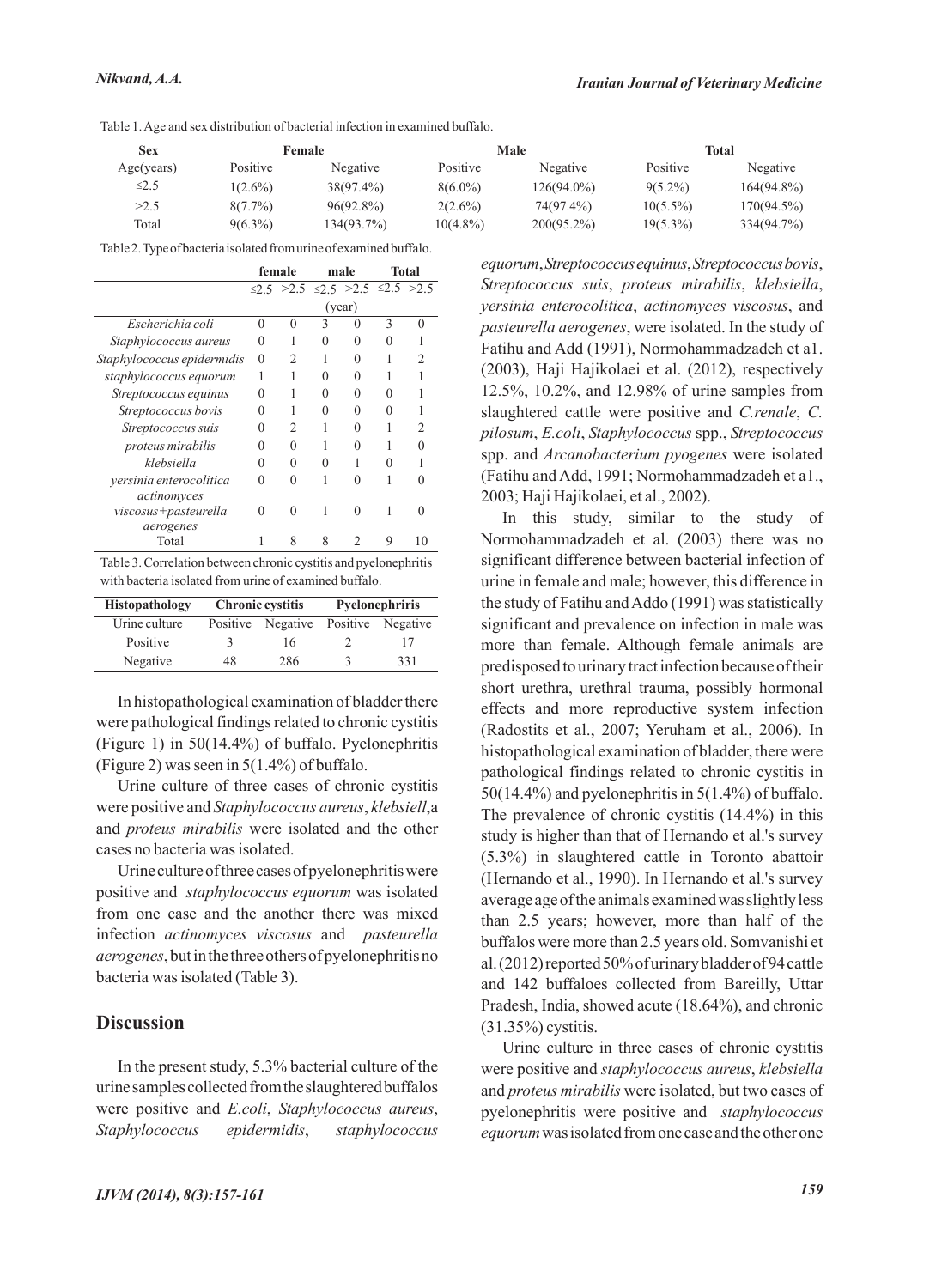*Bacteriological study of urine and its relationship... Nikvand, A.A.*



Figure 1. Chronic cystitis, increased lamina properia of submucosal layer of urinary bladder, included proliferation of collagen fibers &fibrocytes (H&E, 10x).

had mixed infection of *Actinomyces viscosus* and *pasteurella aerogenes*. Pathogenic organism such as *E.coli*, *Arcanobacter pyogenes*, *Corynebacterium renale*, *Streptococcus* spp., *Staphylococcus* spp., *Psedumonas* spp., *Bacillus* spp., and *Alcaligenes* faecalis were isolated from acute and chronic cystitis (Herenda et al., 1990).

In the survey of Ibrahim et al. (2008) on slaughtered buffalos, pathological studies revealed that 70% of rejected kidney showed the histopathological picture of pyelonephritis and seven different bacteria of both gram positive and gram negative such as *E.coli*, *Staphylococcus aureus*, *Psedumonas aeroginosa*, *Streptococcus* spp., *Enrococcus faecalis*, *Corynebacterium* spp. and Klebseilla pneumonia were recovered from affected kidney.

*C.renale*, *Streptococcus* spp., *Psedumonas aeroginosa*, *Proteus* spp., *Klebseilla* spp. and Oligella urethralis were isolated from 17 calves and 19 cows that had signed were the main characteristics of urinary tract infection (Yeruham et al., 2008).

In the study of Rosenbaum et al. (2005), twentyone rejected kidneys (0.87 per cent) had gross signs of pyelonephritis. In all of the kidneys, the findings were consistent with a chronic rather than an acute infection. One species of bacteria was cultured from 12 of the kidneys, and two species of bacteria were cultured from six. The most commonly isolated bacteria were *E. coli*, *Arcanobacterium pyogenes*, *Corynebacterium renale*. The other bacteria cultured were *Corynebacterium cystitidis*, *Corynebacterium*



Figure 2. Chronic pyelonephritis with pus mass included neutrophils in renal pelvis of kidney (H&E, 20x).

species, *Streptococcus* species group G and *Enterococcus faecalis*. *E. coli* was cultured from all the kidneys from which two species were isolated. No bacteria were cultured from two of the kidneys and no significant bacteria were cultured from the other one (Rosenbaum et al., 2005). *E. coli*, *Arcanobacterium pyogenes*, *Corynebacterium renale* were isolated in urine of 14 from 17 cows with pyelonephritis (Braun et al., 2008).

In this study, *Corynebacterium renal* group were not isolated from the examined buffalos. Although pyelonephritis in cattle due to *C.renale* used to be very common, the clinical disease has decreased markedly, with the majority of pyelonephritis cases in cattle now being due to *E.coli*. The reason for the decrease in *C.renale* isolation from clinical cases is unclear; however, it is probably related to changes in diet concentrates with an associated decrease in urine pH; other potential reasons could be the widespread use of beta-lactam antibiotics and the marked decrease in urethral catheterization in order to obtain a urine sample in cows suspected to be ketotic (Radostits et al., 2007).

One of the urinary tract defense mechanism against bacterial infection and colonization is shedding of mature epithelial cells with attached bacteria through normal micturition. Factors involved in ascending UTI include the dose and virulence of the bacterial challenge, the presence of urogenital trauma or abnormal vulvar conformation, obstetric manipulation, bladder catheterization, and urine retention (Smith, 2009). All of the bacteria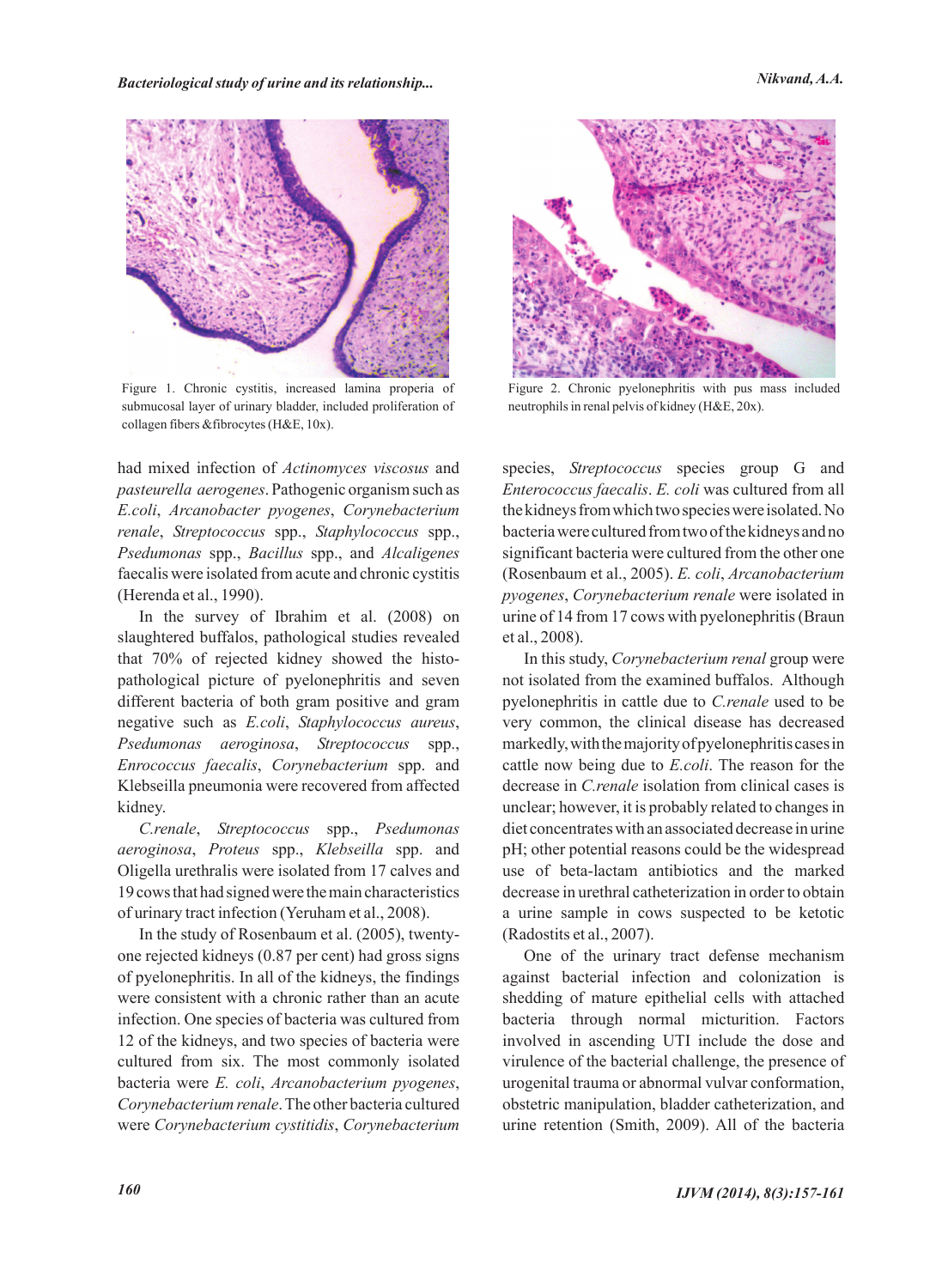isolated from urine are causative organisms of urinary tract infection specially pyelonephritis, embolic nephritis, and cystitis; however, only in three cases of chronic cystitis two cases of pyelonephritis urine culture were positive and in 48 cases of chronic cystitis and 3 cases of pyelonephritis we could not isolate bacteria. On the other hand, in 14 cases that urine culture was positive there were not any histopathological findings related to urinary tract infection. Therefore, there was no relationship between occurrence of urinary infection and histopathological changes of kidney and urinary bladder. It is emphasized that bacterial agent of urinary tract infection isolated from apparently healthy cattle and for pathogenesis their need predisposing factors which caused urine retention and in some cases of chronic cystitis we not to able isolate bacteria.

## **Acknowledgments**

The authors would like to acknowledge the research vice chancellors of Shahid Chamran University for financial support of this research. We would appreciate the executives and workers of Ahvaz abattoir and the technicians of large animal internal medicine section, pathology and microbiology laboratories of the Faculty of Veterinary Medicine, Shahid Chamran University of Ahvaz.

### **References**

- 1. Braun, U., Nuss, K., Wehbrink, D., Rauch, S., Pospischil, A. (2008) Clinical and ultrasonographical findings, diagnosis and treatment of pyelonephritis in 17 cows. Vet J. 175: 240-248.
- Fatihu, M.Y., Addo, P.B. (1991) Isolation of 2. *Corynebacterium renale* from slaughtered cattle at the Zaria abattoir in Nigeria. Revue Elev Med Vet Pays Trop. 44: 160-161.
- Haji Hajikolaei, M.R., Jamshidian, B., Moham-3. madian, B. (2014) Bacteriological study of urine and its relationship with histopathological finding of baladder and kidney. Comp Clin Pathol. DOI 10.1007/s00580-014-1884-2.
- 4. Holf, J.C., Krieg, N.R., Sneath, P.H.A., Staley, J.T., Sysnrly, T.W. (1993) Bergey's Manual of Determin-

ative Bacteriology.  $(9^{th}$  ed.) William & wilkins, Academic Press, London, UK.

- 5. Herenda, D., Dukes, T.W., Feltmate, T.E. (1990) An abattoir survey of urinary bladder lesions in cattle. Can Vet J. 31: 515-518.
- <sup>6.</sup> Ibrahim, E.M., Soliman, A.S., Gorban, R.A. (2008) Bacteriological and pathological studies on kidney affections of slaughtered buffalo at Kaluobia Governorate. Egypt J Comp Pathol Clin Pathol. 21: 263-275.
- 7. Normohammadzadeh, F., Haji Hajikolaei, M.R., Zahraei Salehi, T., Tabatabaei, A.M. (2003) Bacteriological study of urine in cattle slaughtered at Tehran province abattoirs. J Vet Res (Uni Tehran). 58: 231-233.
- 8. Radostits, D.M., Gay, C.C., Hinchcliff, K.W., Constable, P.D. (2007) Veterinary Medicine.  $(10^{th}$ ed.) W. B. Sanuders, London, UK.
- 9. Rosenbaum, A., Guard, C.L., Njja, B.L., McDongh, P.L. (2005) slaughterhouse survey of pyelonephritis in dairy cows. J Vet Rec. 157: 652-655.
- 10. Somvanshi, R., Pathania, S., Nagarajan, N., Pangty, K., Kumar, P. (2012) Pathological study of nonneoplastic urinary bladder lesions in cattle and buffaloes: a preliminary report. Trop Anim Health Prod. 44: 855-61.
- 11. Smith, P.B. (2009) Large Animal Internal Medicine.  $(4^{th}$  ed.) Mosby Co, New York, USA.
- 12. Yeruham, I., Elad, D., Avidar, Y., Goshen, T. (2006) A herd level analysis of urinary tract infection in dairy cattle. Vet J. 171: 172-176.